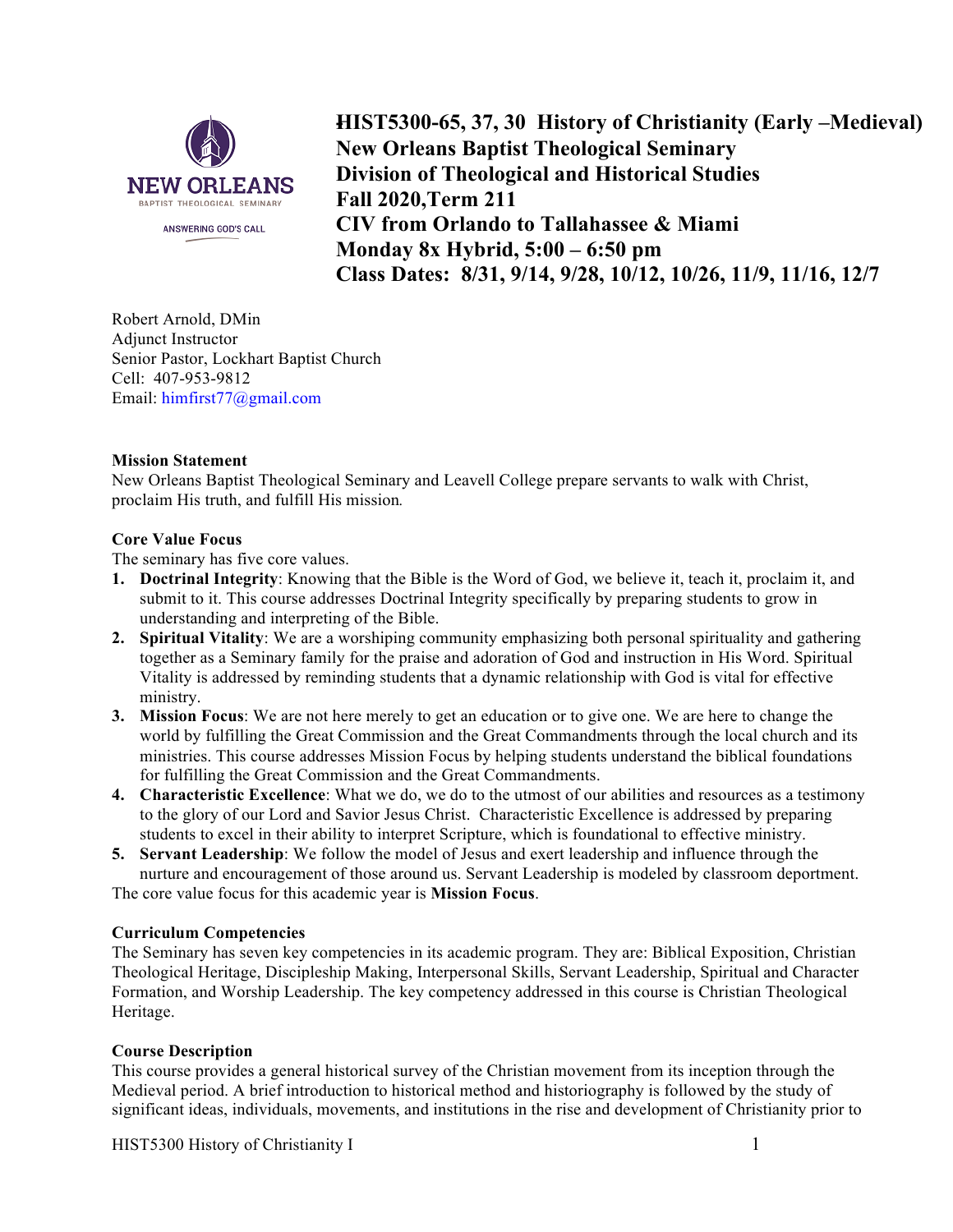the Protestant Reformation

#### **Student Learning Outcomes**:

- The student demonstrates an understanding of significant individuals, movements, institutions, and theological concepts in the history of Christianity.
- The student demonstrates an ability to apply principles learned from the study of the history of Christianity to church and ministry today.
- The student demonstrates an ability to communicate understanding and application of principles learned from the study of the history of Christianity.

#### **Required Texts**:

There are three required textbooks for this class:

- Justo González, *The Story of Christianity*, vol. 1, *The Early Church to the Dawn of the Reformation*, rev. ed. New York: HarperOne, 2010. ISBN: 978 0060633158
- Henry Bettensen and Chris Maunder, eds., *Documents of the Christian Church*. 4th ed. New York: Oxford University Press, 2011. ISBN: 978 0199568987
- Mark A. Noll, Turning Points: Decisive Moments in the History of Christianity. 3d ed. Grand Rapids, MI: Baker Academic, 2012. ISBN: 978 0801039966

There will be additional required reading from primary sources that are available on the Internet.

#### **Course Requirements:**

A. *Tests***:** There will be six (6) tests, each worth 25 points, given throughout the semester. The lowest test grade will be dropped. Tests will be available throughout the course and must be completed by midnight on the last day of the unit. Each test will last 20 minutes and be timed. Exams should be taken without notes in front of you. Please study for the test, then take it "open memory." You are on the honor system. The final day by which unit requirements must be completed is as follows:

> **Unit 1: September 21 Unit 2: October 5 Unit 3: October 19 Unit 4: November 9 Unit 5: November 30 Unit 6: December 9**

- B. *Assigned Reading:* Students are expected to read the assigned pages listed for each unit. A report is due on the last day of each unit on the percentage completed (in 20% increments) of that unit's assigned reading. Each Reading Report counts for 5 points. Reading Reports are found at the end of each unit's assignments under Course Documents. An additional 5 points bonus will be awarded to students who have completed **all** the assigned reading by **December 9**. This allows you to catch up on reading you have missed during the semester.
- C**.** *Movie Review:* Each student will watch a movie, based on the period of the early church and write a historical review. The movie is *Quo Vadis* (1951), starring Robert Taylor, Deborah Kerr, and Peter Ustinov. This movie might be available at your neighborhood video store, or you can purchase it inexpensively through ebay.com or amazon.com. Or, if you subscribe to Netflix DVD, it is available through that service. Also, it is available in the NOBTS library. **Secure this movie in a timely manner to insure that you can submit this assignment on time.**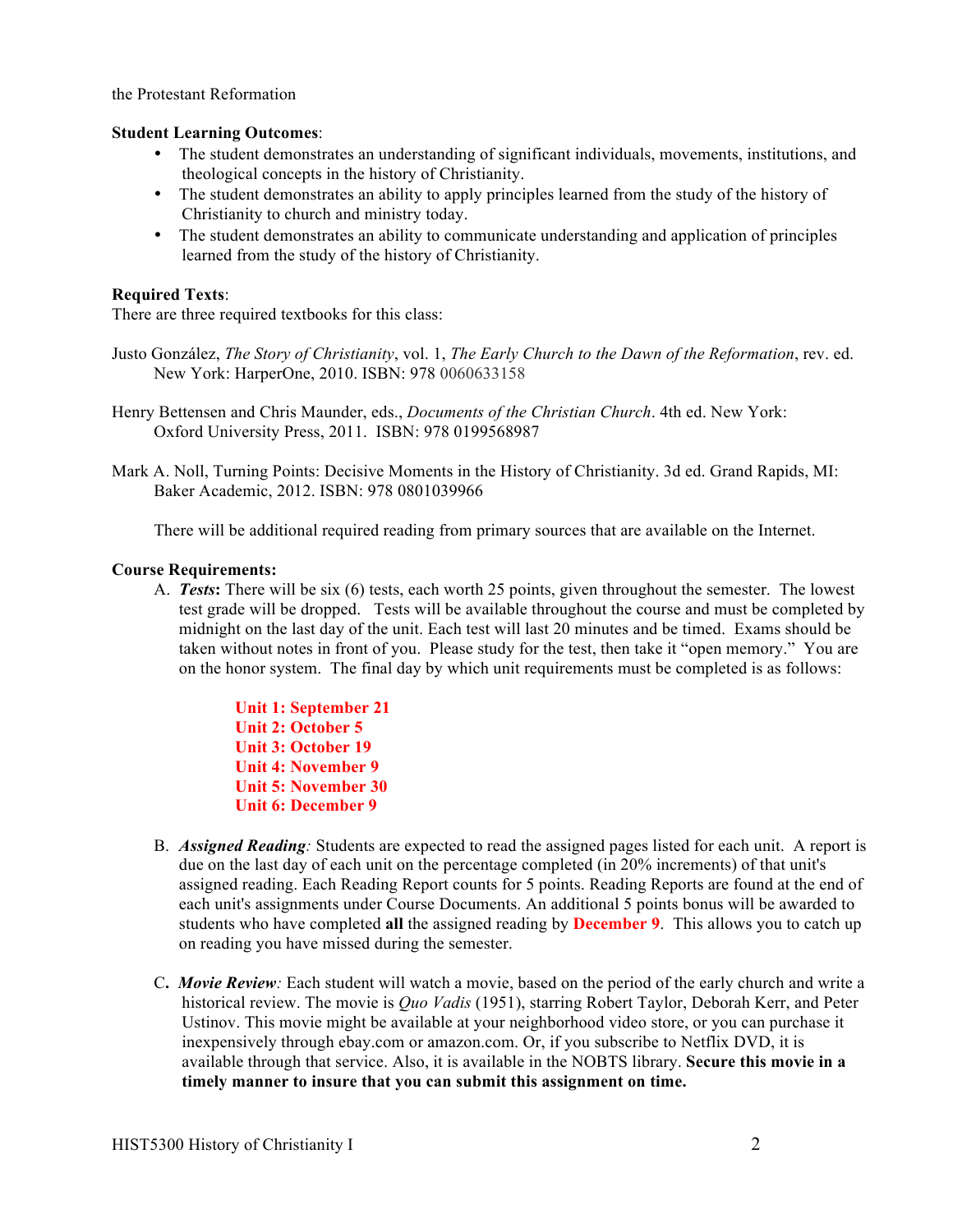In the review, include a brief summary of the story plus evaluations of its historical accuracy, including any discrepancies that you notice, and a critique of the film. The review should be 5-6 pages, and is worth 30 points. The movie review is due **September 28**.

- *D. Book Review Part One – First Draft:* Each student will write a first draft of the Book Review of Mark Noll, *Turning Points*. The draft must be a complete paper, conforming to all standards as detailed in the "Book Review Part Two – Final Version" (see below) and rubric in this syllabus. **This first draft will be submitted** *to the NOBTS Writing Center***. Students must also upload a copy of the writing center receipt to Blackboard in the Assignments section**. Information about the Writing Center and the process for submitting papers can be found at http://www.nobts.edu/writing. The writing center staff will review the paper and work with the student as necessary to improve it before the final paper is submitted. Working with the writing center should help you in all of your academic writing, as well as help you produce an excellent research paper for this course. **First Draft is due by October 12. Ten points will be deducted from your grade if you do not show proof that you submitted your First Draft to the Writing Center.**
- *E. Book Review Part Two – Final Version:* Each student will write a book review of Mark Noll, *Turning Points*. The review should be between six to eight double-spaced typewritten pages in length and contain:
	- (1) a bibliographical entry at the top of the first text page of the review;
	- (2) a *brief* biographical sketch of the author;

(3) a two to three page summary of the contents of the book, with a view to the significant individuals, movements, institutions, and doctrines in the history of Christianity;

(4) a discussion of principles learned from the history of Christianity in this book;

(5) an evaluation of the impact of this book and the study of Christian history on the student's life and ministry.

All quotations and direct references to sections in the book should be indicated by page numbers within parentheses. Citations or paraphrases from other sources should be noted and documented using either footnotes or endnotes. **Final Version is due on November 9.**

**Embedded Assignment: This assignment is an embedded assignment that will be completed by all students for all sections of this course. The rubric for grading this assignment is attached to this syllabus. Please complete the assignment according to this rubric.**

F. *Major Research Project:* Each student will conduct research and prepare a major project on a significant person, movement, event or place in Christian history. This project can be a traditional Research Paper or a PowerPoint Lecture. Submit the paper to me under Assignments and post it on the Discussion Board so that your fellow students will have access to your research and writing. **The Research Project is worth 100 points and is due November 30.**

*Application point:* After writing a conclusion to your research paper or Power Point lecture, each student will add at least one application point learned from the subject of the research project, whether it is a person or a topic. This application point might be a sermon illustration, an application to your ministry, or a lesson learned for your personal life.

RESEARCH PAPERS – The Research Paper will be ten to twelve pages long and should reflect scholarly research. You should discuss the historical context and influence of your subject in church history and conclude with a summary statement about the contributions and lasting consequences of your subject to history. It will be written according to standard guidelines (Turabian; Times New Roman 12 pt. font; double-spaced; standard margins; footnotes, etc.) and include a bibliography of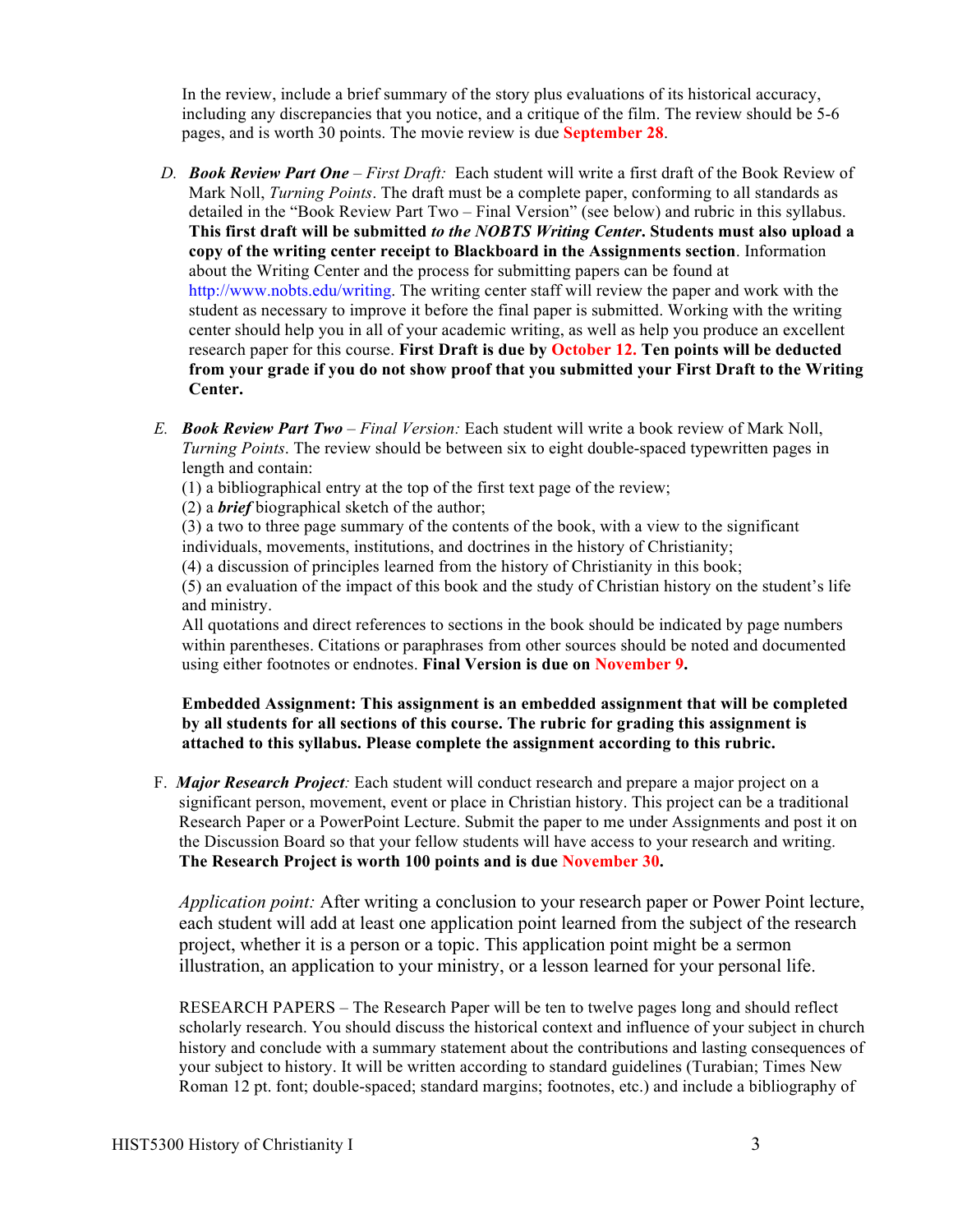at least six resources (Textbooks, reference books, and the Internet are allowed, but you must consult a minimum of three biographies, monographs, and/or church histories as well).

The Biography/Research Paper will be evaluated as follows:

- 1. Grammar and style: Spelling, sentence and paragraph development; punctuation; and conformity to the  $6<sup>th</sup>$  or  $7<sup>th</sup>$  edition of Turabian. (20 points)
- 2. Clarity and Coherence: Balance; thoroughness; organization; logical development; overall sense of the paper. (20 points)
- 3. Research: Bibliography; type and variety of sources (primary, secondary, monographs, journal articles, websites, etc.); most bibliographic entries should be accompanied by footnote citations. (20 points)
- 4. Historical Awareness and Insight: Factual accuracy; awareness of historical connections (continuity/discontinuity, cause/effect, contrasts/comparisons); sensitivity to historical context; awareness of the historical impact of a person. (20 points)
- 5. Analysis and Evaluation: Going beyond the mere reporting of facts to include explanation, interpretation, analysis of material; evaluation of strengths and weakness of a person; demonstration that you have thought about the material that you have researched. Give strong and insightful introduction and conclusion. Include an application point. (20 points)

Suggested subjects are:

- Ignatius
- Justin Martyr
- **Irenaeus**
- Tertullian
- Clement of Alexandria
- Origen
- Cyprian
- Athanasius
- Arius
- Constantine
- Basil the Great
- **Macrina**
- Jerome
- John Chrysostom
- Augustine
- Pelagius
- Patrick of Ireland
- Benedict of Nursia
- Gregory I the Great
- Mohammed
- Boniface (Wynfrith)
- Charlemagne
- Anselm of Bec
- Thomas Becket
- Peter Abelard
- Bernard of Clairvaux
- Peter Lombard
- Leo IX
- Gregory VII
- Urban II
- Alexander III
- Hildegard of Bingen
- Innocent III
- Francis of Assisi
- Dominic de Guzman
- Catherine of Siena
- Thomas Aquinas
- Boniface VIII
- John Wycliffe
- Jon Huss
- The Interaction of Greek Philosophy & Early Christian Thought
- The Jewish Revolt (including the destruction of Jerusalem  $\&$  Masada)
- The Impact of Persecution & Martyrdom on the Expansion of the Early Church
- Early Christian Suffering  $\&$  the Development of Superstitious Practices
- Voluntary Martyrdom in the Early Church
- Gnosticism & Its Contemporary Expressions
- Montanism  $&$  Its Later Expressions
- Monarchianism & Its Later Expressions
- The Canonization of the New Testament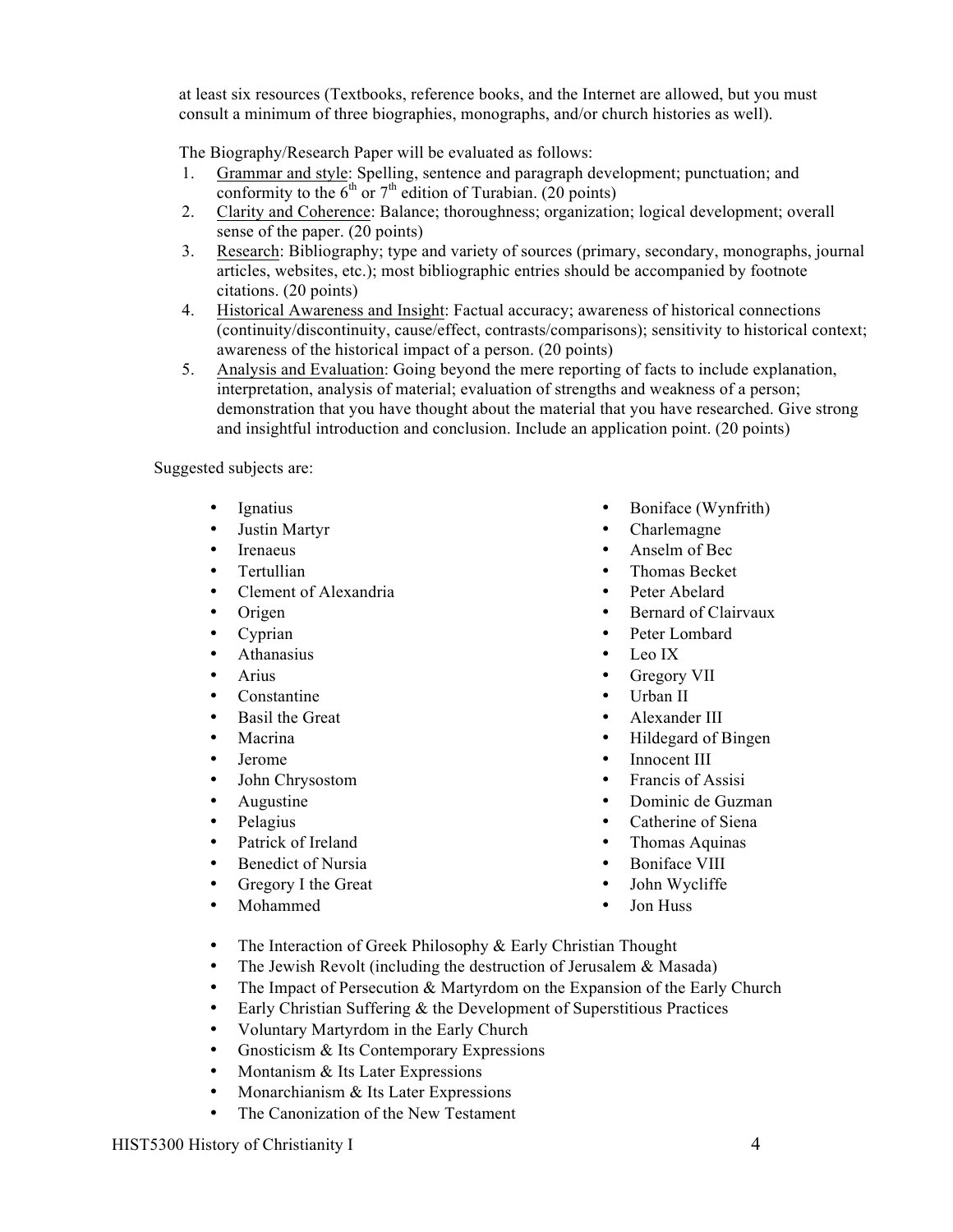- The Use of Creeds & Apostolic Succession in Establishing Christian Orthodoxy
- Worship in the Early Church & What We Can Learn from It
- The Constantinian Symbiosis  $\&$  Its Impact on the Church
- The Christology of the Council of Chalcedon
- The Development of the Worship of Mary in the Early Church
- Augustine vs. Pelagius
- Augustine  $&$  the Just War Theory
- The Development of the Roman Papacy
- The Advance of Islam from 632 to 1095
- The Benedictine Rule & Its Impact on the Medieval Church
- The Great Missionary Monks through the Early Middle Ages
- The Rise & Impact of Feudalism on the Feudal Church
- The Rise & Impact of the Cluniac Reform
- The Causes, Events & Effects of the First Crusade
- The Rise & Fall of the Legendary Knights Templar
- Two Papal Crises: The Avignon Papacy & the Great Papal Schism
- The Contributions & Corruption of the Renaissance Popes
- The Inquisition
- Four Theories of the Atonement: Ransom, Satisfaction, Moral, & Penal Substitution
- A Comparison of Anselm's Ontological Argument & Aquinas' Cosmological Argument for the Existence of God
- An Evangelical Assessment of Roman Catholic Sacramentalism
- The Impact of the Northern Renaissance on the Reformers

You may choose a subject not on this list for your biography, but you must have prior approval from the professor. Send me your top three choices by email. DUPLICATIONS ARE NOT ALLOWED. First come; first served. **Students must submit their topic requests in writing to the professor on or before October 26.** The professor will notify the student of their approved topic by October 29.

POWER POINT LECTURES & TEACHING OPPORTUNITIES – The student may choose to prepare a Power Point Lecture on a topic chosen from the research topics listed above – except that the topic must NOT be one that is given extensive treatment in the existing lectures prepared by the professor.

The Power Point Lecture should include approximately 30 slides and must be accompanied by a teaching manuscript. Footnotes are not necessary, but a bibliography must be included. This assignment will be graded on the quality of the research and the design of the Power Point lecture.

Each student who selects this option will be expected to teach this lecture in an appropriate setting – at church, in a Sunday School or Bible study, small group, or other formal teaching opportunity. The student will send an email to the professor with a report on the date of the presentation, the number in attendance, and an evaluation of the lecture.

The Power Point Lecture is due on the same date as the Major Research Project, and the maximum number of points available for the Lecture alone is 90 points. The email report on the Teaching Opportunity is due by the same day of the Unit Six Exam.

# **Penalties**:

*Unit Exams & Reading Reports:* Unit Exams and Reading Reports must be submitted by the date of the unit completion. An exam grade will be dropped.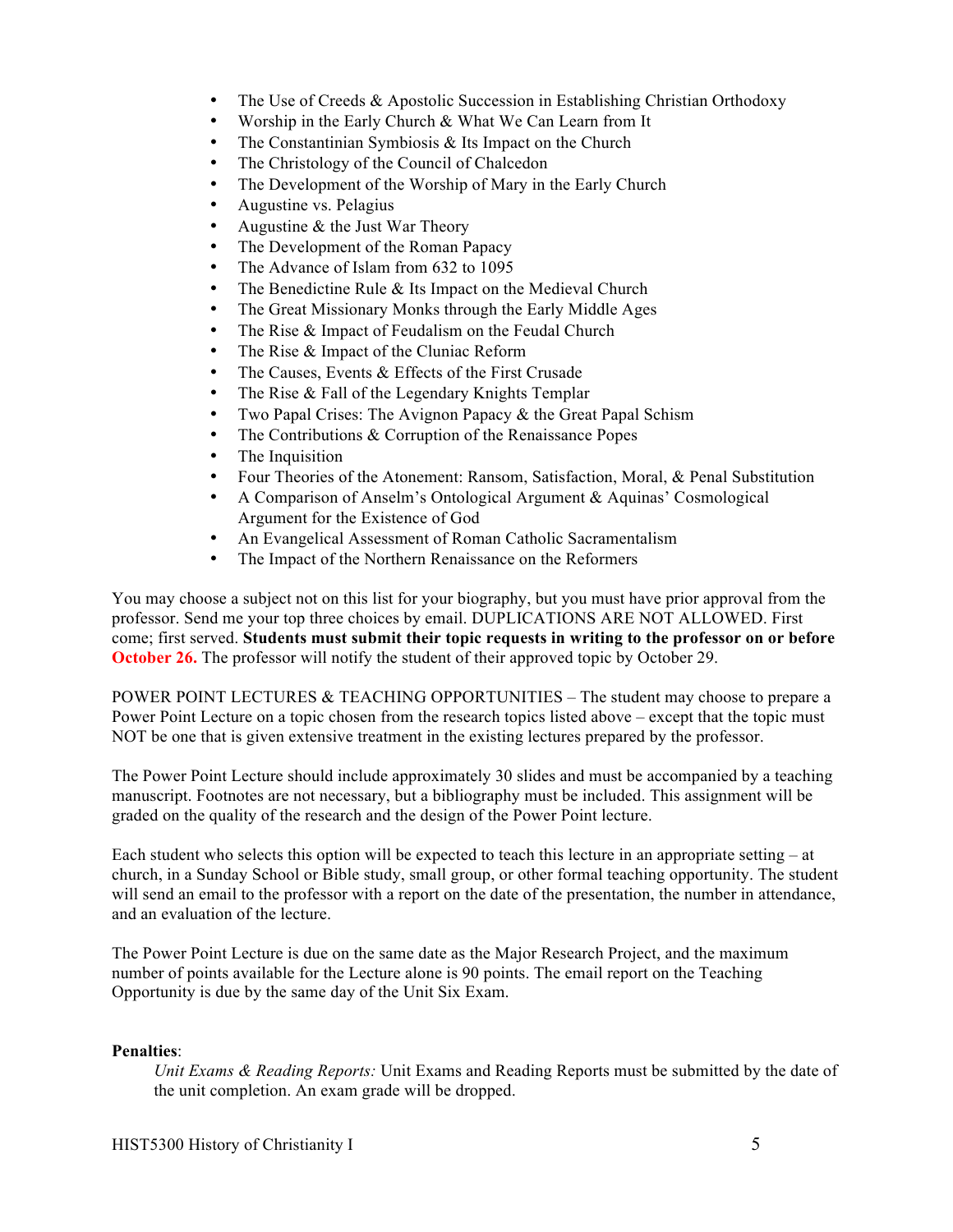*Interactive Discussions:* Failure to participate adequately in the threaded discussions and to do so in a timely manner will affect the amount of points awarded.

*Tardiness:* A late written assignment will be assessed a **10 percent penalty if it is submitted after the deadline and a 20 percent penalty after five days. No assignment will be accepted after one week past the deadline.**

*Plagiarism:* **New Orleans Baptist Seminary maintains high academic standards and is not tolerant of plagiarism. If you copy another author's work and present it as your own, you will be caught, and the penalty could be failure on that assignment or the course or expulsion from the Seminary.**

#### **Submission of Assignments**

- 1. The Unit Tests, Reading Reports, and Discussion Threads will be conducted on Blackboard. Unit Tests and Reading Reports are under Course Documents and under each respective unit. Go to the Discussion Board to add your Threads.
- 2. You will submit the Major Research Paper under Assignments and on the Discussion Board. Attach your paper by clicking on the Browse button. The reasons for submitting your paper both ways are: 1) for ease in grading; and 2) to make it available to the other students. I want every student to be able to benefit from each other's research and writing.
- 3. Submit your Book Review and proof of your sending it to the Writing Center under Assignments.
- 4. Please do not send your assignments to me as email attachments unless I request you to do so or unless there is a compelling reason. You may send me an email announcing that you have submitted an assignment, but, if you follow the correct procedures, I will find it. I enjoy hearing from my students, but my Inbox fills up pretty quickly with attachments, and then I have to shift them over to the proper location.

## **Course Evaluation and Grading Scale:**

| <b>Possible Points</b>  | <b>Grading Scale</b> |                          |
|-------------------------|----------------------|--------------------------|
| Reading:                | $30$ pts.            | $A = 320 - 345$ pts.     |
| Tests $(5 \times 25)$ : | 125 pts.             | $B = 295 - 319$ pts.     |
| Movie Review:           | $30$ pts.            | $C = 265 - 294$ pts.     |
| Major Research Project: | $100$ pts.           | $D = 225 - 264$ pts.     |
| <b>Book Review</b>      | $60$ pts.            | $F = 224$ pts. and under |
|                         | 345 pts.             |                          |

## **Course Outline and Reading**

- **[G]** Gonzalez, Justo L. *The Story of Christianity*.
- **[B]** Bettenson, Henry and Chris Maunder. *Documents of the Christian Church*.
- **[I]** Some primary sources will be accessed via Internet. The web addresses are listed in a separate file.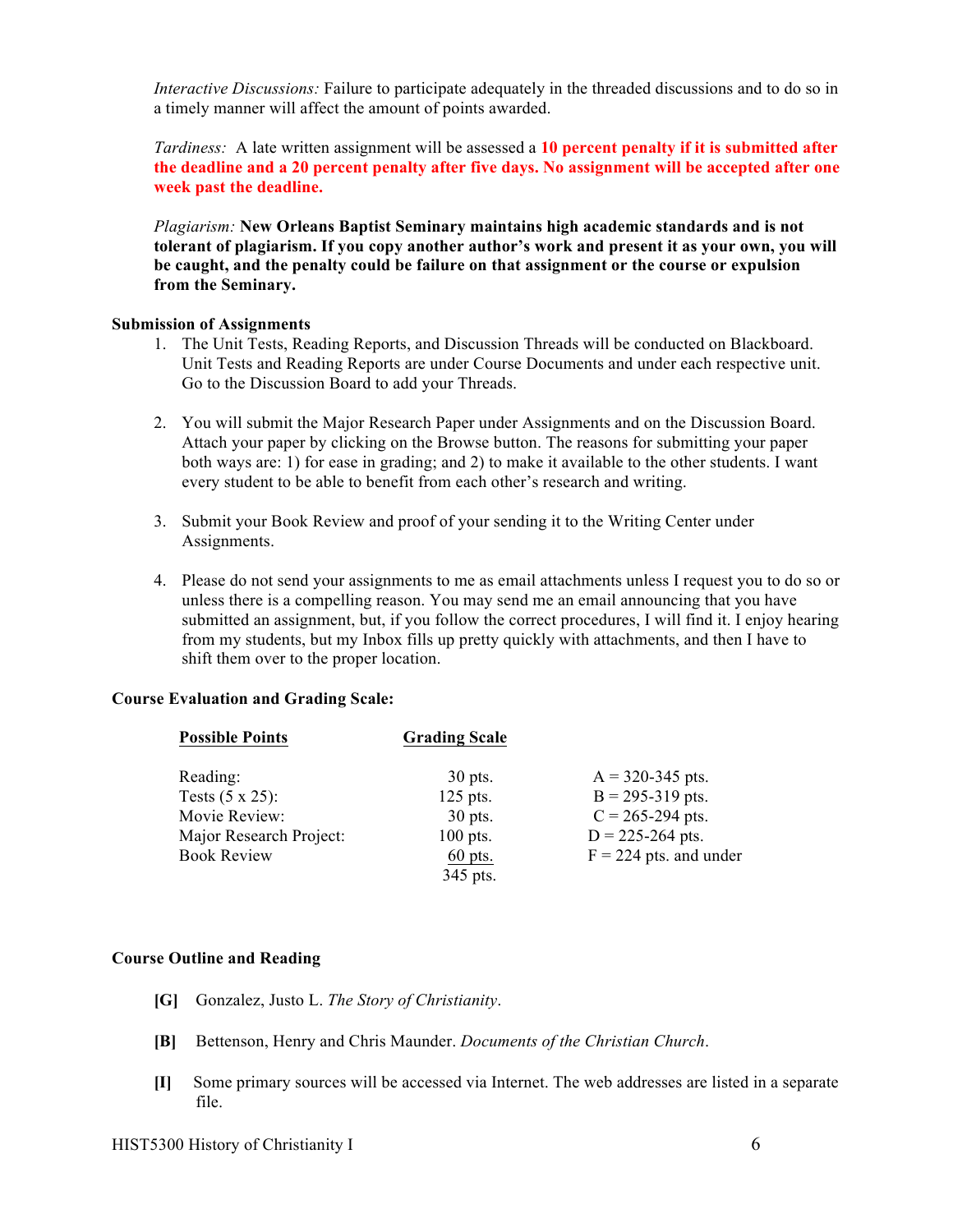| Date                      | Unit        | Subject                                                                                     | Reading                                                                                                                                                                                                      |  |  |
|---------------------------|-------------|---------------------------------------------------------------------------------------------|--------------------------------------------------------------------------------------------------------------------------------------------------------------------------------------------------------------|--|--|
| 8/31                      | [Unit $1$ ] | Syllabus                                                                                    | G: Introduction & chapters 2-4                                                                                                                                                                               |  |  |
| <b>Classroom</b>          |             | Context                                                                                     |                                                                                                                                                                                                              |  |  |
| 09/08/-9/13               | [Unit $1$ ] | Persecution &<br>Martyrdom                                                                  | G: Chapters 5-6, 10 & 12<br>B: Tacitus, Annales 15.44; Correspondence of Pliny<br>and Trajan<br>I: Ignatius, Letter to the Romans<br><b>B:</b> Martyrdom of Polycarp<br>I: Passion of Perpetua and Felicitas |  |  |
| 09/14<br><b>Classroom</b> | [Unit $1$ ] | Ante-Nicene Leaders &<br>Church                                                             | G: Chapters $7, 9 & 11$<br>I: Tertullian, Apology (Chapters 2, 20)<br><b>B:</b> Cyprian, <i>On the Unity of the Church</i>                                                                                   |  |  |
| 09/21                     |             | Test #1 (online)                                                                            | <b>Due: Reading Report #1</b>                                                                                                                                                                                |  |  |
| $9/21 - 9/26$             | [Unit $2$ ] | Heresies                                                                                    | G: Chapter 8<br>B: The Apostle's Creed; Muratorian Canon<br>I: Athanasius, Paschal Epistle                                                                                                                   |  |  |
| 09/28<br>Classroom        | [Unit $2$ ] | Church & State<br>Council of Nicea<br><b>Due: Movie Review</b>                              | G: Chapters 13-18<br><b>B:</b> Heresies concerning the Person of Christ<br>B: Creed of Nicea and Nicene Creed; Athanasius, On<br>the Incarnation                                                             |  |  |
| 10/05                     |             | Test #2 (online)                                                                            | <b>Due: Reading Report #2</b>                                                                                                                                                                                |  |  |
| 10/12<br><b>Classroom</b> | [Unit $3$ ] | Councils 2-4<br>Nicene & Post-Nicene<br>Leaders<br><b>Due: Book Review</b><br>(First Draft) | G: Chapter 19-23<br><b>B:</b> Eutychianism                                                                                                                                                                   |  |  |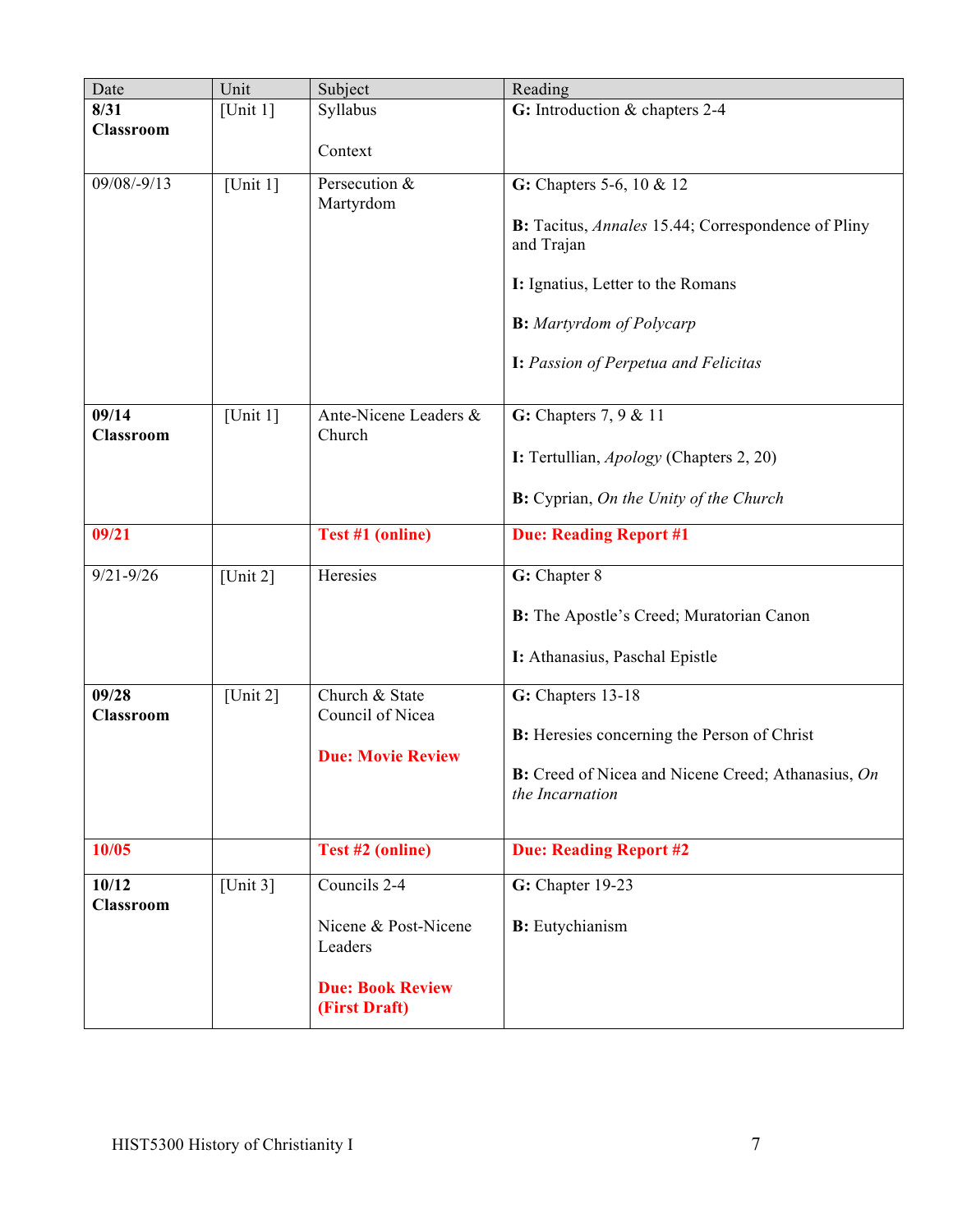| Date                      | Unit        | Subject                                  | Reading                                                                                                  |  |  |
|---------------------------|-------------|------------------------------------------|----------------------------------------------------------------------------------------------------------|--|--|
| $10/13 - 10/18$           | [Unit $3$ ] | Augustine of Hippo<br>Post-Nicene Church | G: Chapters 24-26                                                                                        |  |  |
|                           |             |                                          | I: Augustine, <i>Confessions</i> (Book 8)                                                                |  |  |
|                           |             |                                          | <b>B:</b> Augustine vs. Pelagius                                                                         |  |  |
| 10/19                     |             | Test #3 (online)                         | <b>Due: Reading Report #3</b>                                                                            |  |  |
| $10/19 - 10/24$           |             | <b>Fall Break</b>                        |                                                                                                          |  |  |
| 10/26                     | [Unit 4]    | [Unit 4]                                 | G: Chapters 27-28                                                                                        |  |  |
| <b>Classroom</b>          |             | Overview of Medieval<br>Christianity     | <b>B:</b> Rule of Benedict                                                                               |  |  |
|                           |             | Western & Eastern<br>Churches            | <b>Due: Research Project (Topic Request)</b><br>Topics will be approved by 10/29/20                      |  |  |
| $11/2 - 11/5$             | [Unit 4]    | Rise of Islam                            | G: Chapter 29                                                                                            |  |  |
|                           |             | <b>Medieval Politics</b>                 | I: Excerpt from Qur'an                                                                                   |  |  |
| 11/09                     |             | Test #4 (online)                         | <b>Due: Reading Report #4</b>                                                                            |  |  |
| 11/9                      | [Unit $5$ ] | Monastic Reform                          | G: Chapter 30                                                                                            |  |  |
| <b>Classroom</b>          |             | Papacy through Gregory<br>VII            | <b>Due: Book Review (Final Draft)</b>                                                                    |  |  |
| 11/16<br><b>Classroom</b> | [Unit $5$ ] | Crusades<br>Papacy: Zenith to<br>Decline | G: Chapters 31-32<br><b>B:</b> Pope & Imperial Elections; Bull "Clericis Laicos";<br>Bull "Unam Sanctam" |  |  |
| 11/23-11/28               |             | <b>Thanksgiving Break</b>                | <b>Due: Reading Report #5</b> (with 7-day grace period)                                                  |  |  |
| 11/30                     |             | Test #5 (online)                         | <b>Due: Research Project (Paper)</b>                                                                     |  |  |
| $12/1 - 12/5$             | [Unit $6$ ] |                                          | G: Chapter 33                                                                                            |  |  |
|                           |             |                                          | <b>B:</b> Rule of Francis of Assisi                                                                      |  |  |
|                           |             |                                          | <b>B:</b> Anselm, The Ontological Argument from<br>Proslogion; Cur Deus Homo?                            |  |  |
|                           |             |                                          | <b>B:</b> Thomas Aquinas, Summa Theologica                                                               |  |  |
| 12/7<br><b>Classroom</b>  | [Unit $6$ ] | Renaissance &<br>Humanism                | G: Chapters 34-35                                                                                        |  |  |
|                           |             | Dawn of the Reformation                  | I: Thomas à Kempis, The Imitation of Christ<br>(Book)<br>1, Chapter 1)                                   |  |  |
| 12/9                      |             | Test #6 (online)                         | <b>Due: Final Reading Report</b>                                                                         |  |  |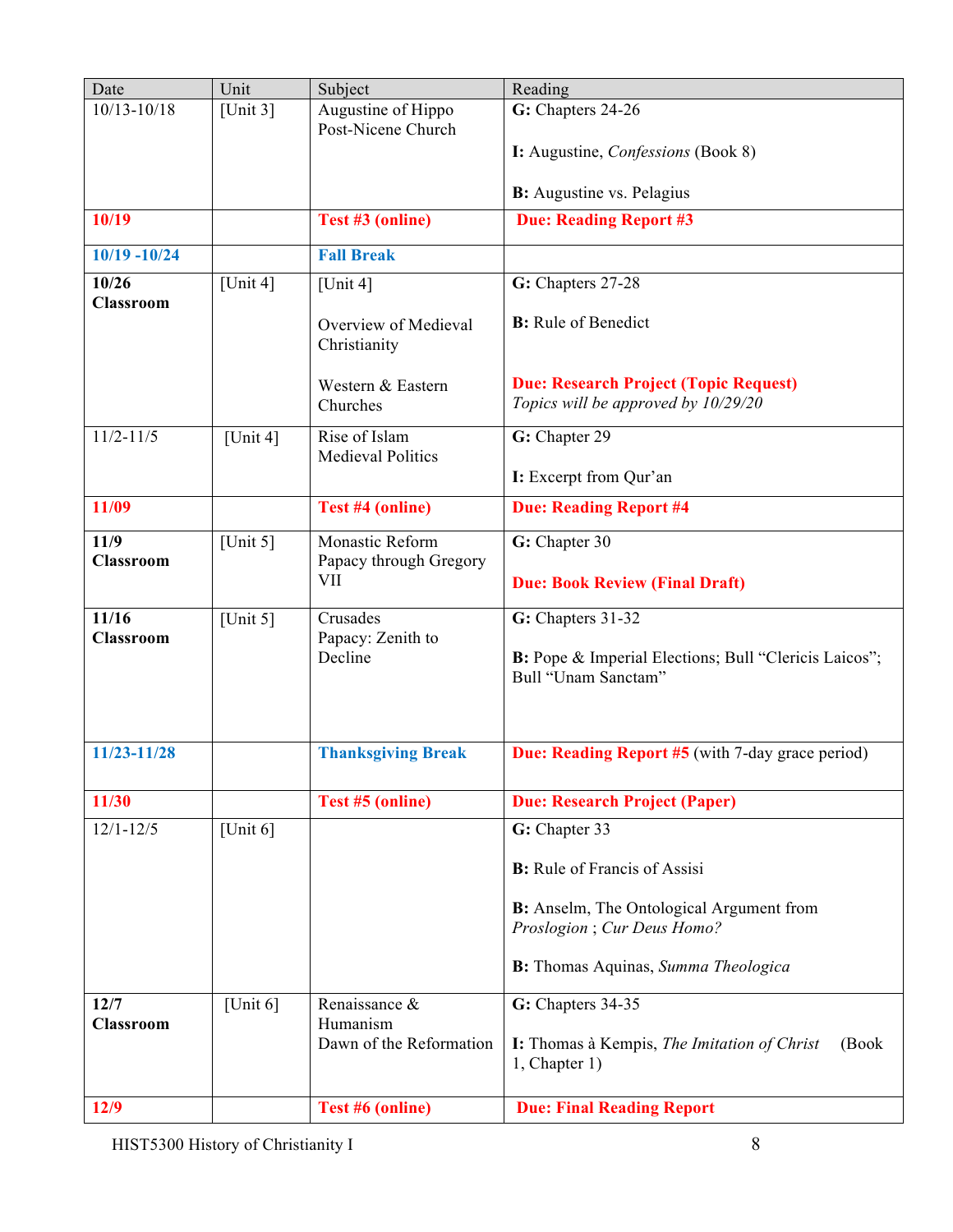# **READING SCHEDULE PRIMARY SOURCES ON THE INTERNET**

# **UNIT ONE**

Ignatius, Letter to the Romans http://www.ccel.org/ccel/schaff/anf01.v.v.html

Tertullian, Apology (Chapters 2, 50) http://www.earlychristianwritings.com/text/tertullian01.html

Passion of Perpetua and Felicitas http://www.ccel.org/ccel/schaff/anf03.vi.vi.i.html

## **UNIT TWO**

Athanasius, Paschal Epistle http://www.ccel.org/ccel/schaff/npnf204.xxv.iii.iii.xxv.html

## **UNIT THREE**

Augustine, Confessions (Book 8) http://www.ccel.org/ccel/augustine/confessions.xi.html

## **UNIT FIVE**

http://www.hti.umich.edu/cgi/k/koran/koran-idx?type=DIV0&byte=1320 You are responsible only to read verses 2.105-140, which include what the Qur'an says about **Christians** 

## **UNIT SIX**

Thomas à Kempis, The Imitation of Christ (Book 1, Chapter 1) http://www.leaderu.com/cyber/books/imitation/imb1c01-10.html#RTFToC13

## **Additional Course Information**

## **Absences, Make-up Work and Academic Policies**

As stated in the Graduate Catalog, students may miss a maximum of four classroom hours during the semester for an 8x hybrid class. Three late arrivals or early departures to/from class count as one absence. The student will receive an automatic grade of "F" when he/she exceeds four classroom hours absent. Academic policies related to absences, examinations, and other topics can be found in the online *New Orleans Baptist Theological Seminary Graduate Catalog.*

Unless otherwise noted, **assignments are due by Midnight on the Monday** of the specific weeks/units listed. Those assignments turned in past the date and time due will incur an initial late penalty of **ten**  points followed by an additional point each day it is late, which will be deducted from the assignment grade. **Assignments will not be accepted more than one week past the date due** without permission.

## **Policy for Graduating Seniors**

Graduating Seniors are responsible for alerting the professor of your intention to graduate. All of your assignments must be completed by noon (12:00 PM) on the Wednesday prior to commencement exercises.

## **Netiquette**

Netiquette refers to appropriate online behavior in Blackboard or other online discussions. Each student

HIST5300 History of Christianity I 9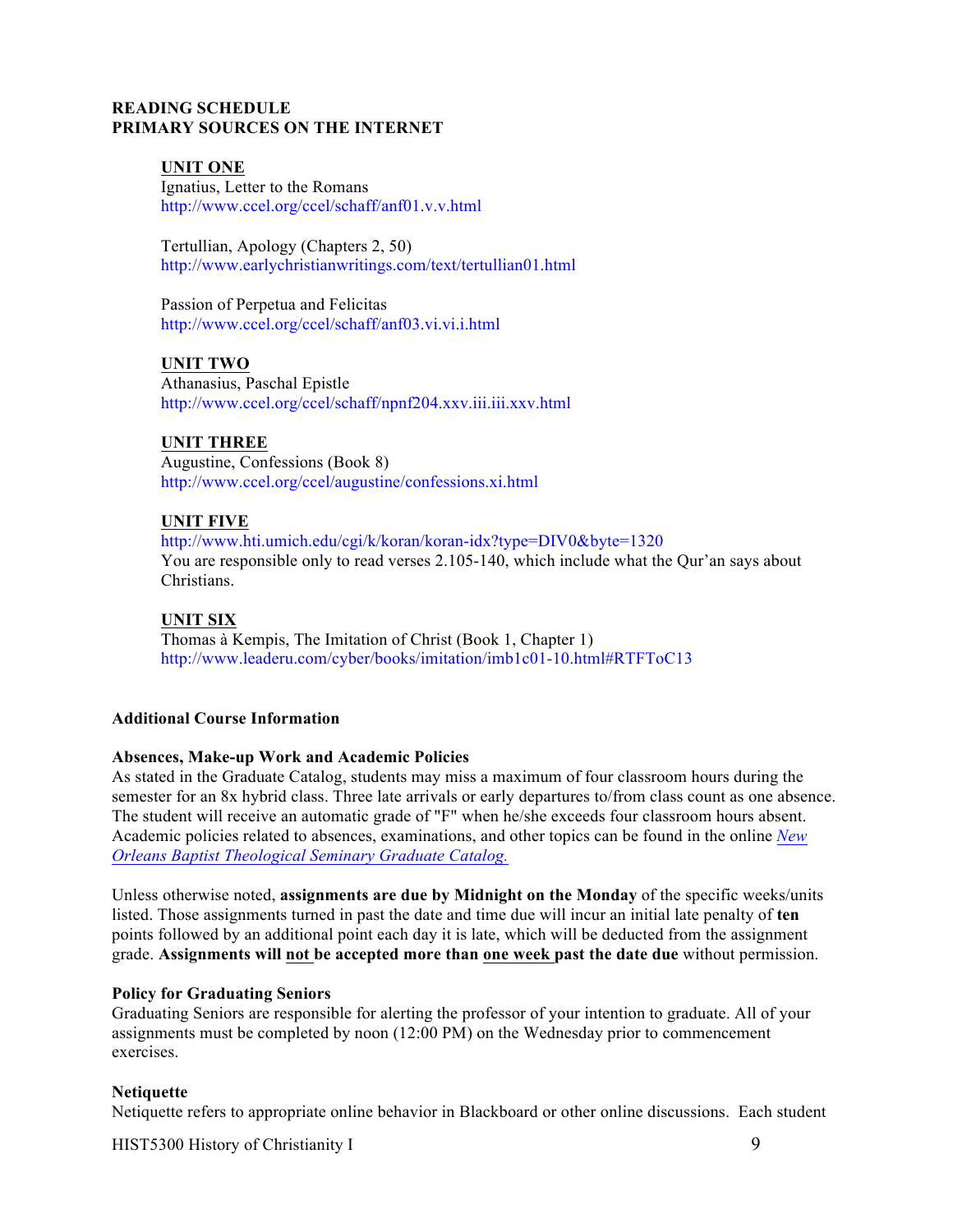is expected to demonstrate appropriate Christian behavior when working online on Discussion Boards or whenever interaction occurs through web, digital, or other electronic medium. The student is expected to interact with other students in a fashion that will promote learning and respect for the opinions of others in the course. A spirit of Christian charity is expected at all times in the online environment.

#### **Withdrawal from the Course**

The administration has set deadlines for withdrawal. These dates and times are published on the academic calendar. Administration procedures must be followed. You are responsible to handle withdrawal requirements. A professor cannot issue a withdrawal. You must complete the proper paperwork to ensure you will not receive a final grade of "F" in the course if you choose not to engage in the online class once you are enrolled.

#### **Technical Assistance**

For assistance regarding technology, consult ITC (504-816-8180) or the following websites: 1. Selfserve@nobts.edu - Email for technical questions/support requests with the

Selfserve.nobts.edu site (Access to online registration, financial account, online transcript, etc.) 2. BlackboardHelpDesk@nobts.edu - Email for technical questions/support requests with the

NOBTS Blackboard Learning Management System NOBTS.Blackboard.com.

- 3. ITCSupport $\left(\frac{\partial n}{\partial x}\right)$  Email for general technical questions/support requests.
- 4. www.NOBTS.edu/itc/- General NOBTS technical help information is provided on this website.

#### **Help for Writing Papers at "The Write Stuff"**

NOBTS maintains a Writing Center designed to improve English writing at the graduate level. Students can receive writing guides, tips, and valuable information to help in becoming a better writer.

#### **Writing Style Guide**

Writing assignments should follow the NOBTS/Leavell College Manual of Form and Style (revised August 2019). To access this manual on the seminary website, please use the following link: https://www.nobts.edu/\_resources/pdf/writing/StyleGuide.pdf

#### **Academic Honesty Policy**

All graduate and undergraduate NOBTS students, whether on-campus, internet, or extension center students, are expected to adhere to the highest Christian standard of honesty and integrity when completing academic assignments for all courses in every delivery system format. The Bible provides our standard for academic integrity and honesty. This standard applies whether a student is taking tests, quizzes, exams, writing papers, completing Discussion Boards, or any other course requirement.

#### **Plagiarism on Written Assignments**

NOBTS has a no tolerance policy for plagiarism. Plagiarism in certain cases may result in expulsion from the seminary. See the NOBTS Student Handbook for definition, penalties, and policies associated with plagiarism.

**Special Needs:** If you need an accommodation for any type of disability, please set up a time to meet with the professor(s) to discuss any modifications you may need that are able to be provided.

**Emergency Plan:** In the event the NOBTS schedule is impacted due to a natural event, go to the seminary's website for pertinent information. Class will continue as scheduled through the Blackboard site. Please note announcements and assignments on the course's Blackboard site.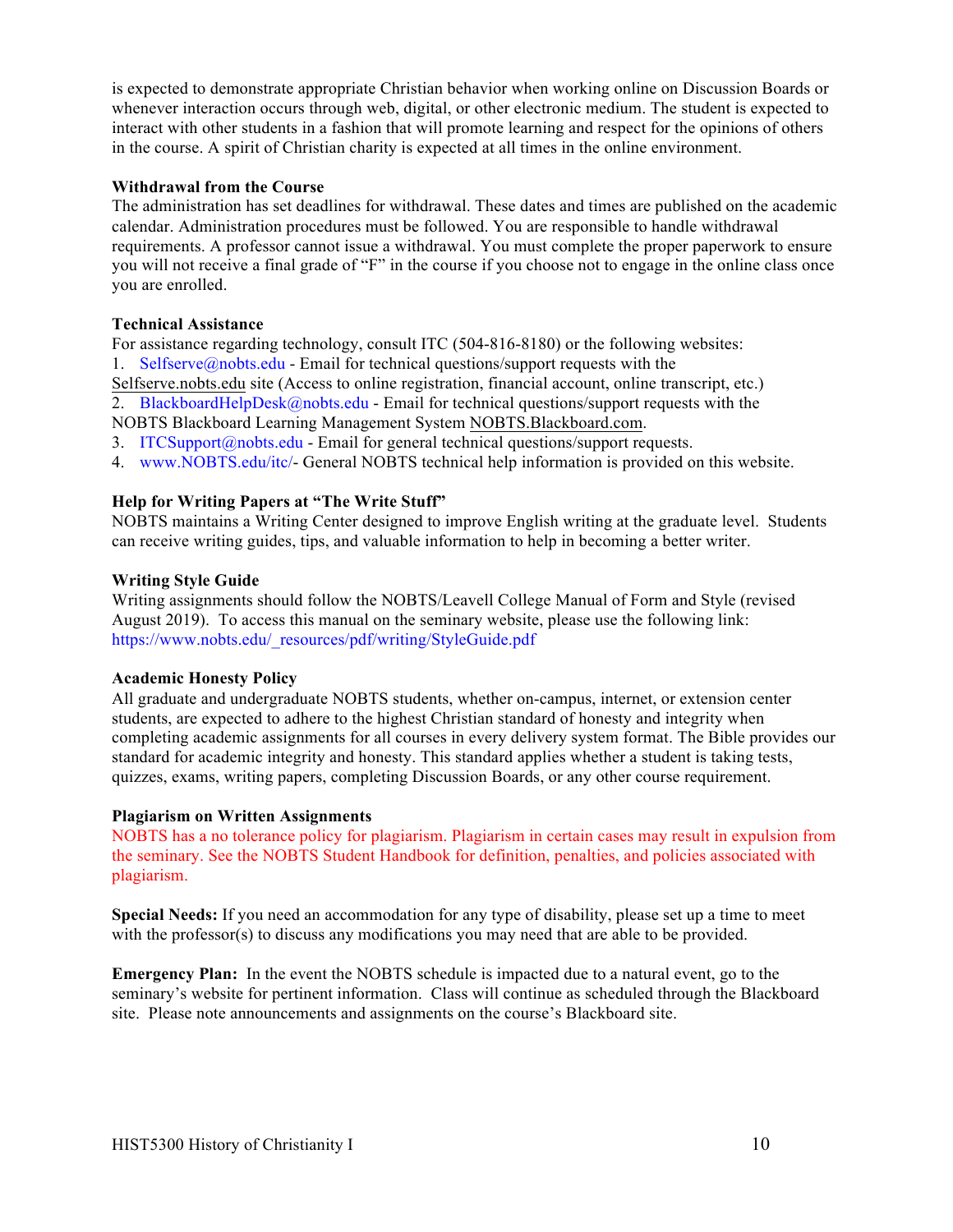#### **Bibliography**

#### General History

Baker History of the Church.

- Davidson, Ivor. *The Birth of the Church: From Jesus to Constantine, AD 30-312*. 2004. \_\_\_\_\_\_\_\_. *A Public Faith: From Constantine to the Medieval World, AD 312-600*. 2005.
- Heinze, Rudolph. *Reform and Conflict: From the Medieval World to the Wars of Religion, AD 1350-1648*. 2005.

- Brown, Harold O. J. *Heresies: Heresy and Orthodoxy in the History of the Church*. Peabody, MA: Hendrickson, 1998.
- *The Cambridge History of Christianity*. New York / Cambridge: Cambridge University Press,  $2005 - 1$
- Cross, Frank and E. Livingstone. *Oxford Dictionary of the Christian Church*. 3d ed. Oxford University Press, 2005.
- Duffy, Eamon. *Saints and Sinners: A History of the Popes*. 2d ed. New Haven: Yale University Press, 2001.
- Fahlbusch, Erwin et al, eds. *The Encyclopedia of Christianity.* 5 volumes. Grand Rapids, MI: Wm. B. Eerdmans, 1999-2008.
- Ferguson, Everett. *Church History*. 2 volumes. Zondervan, 2005-2006.
- Gonzalez, Justo. *A History of Christian Thought*. 3 volumes.
- Latourette, Kenneth Scott. *A History of Christianity*. 2 volumes.
- Leith, John H., ed. *Creeds of the Churches: A Reader in Christian Doctrine From the Bible to the Present*. 3d ed. Louisville: John Knox Press, 1982.
- *Library of Christian Classics*. Edited by John Baillie, John T. McNeill, and Henry P. Van Dusen. Philadelphia: Westminster, 1950s.
- Neill, Stephen. *A History of Christian Missions.* 2d ed. Penguin, 1991.
- Olson, Roger. *The Story of Christian Theology*. InterVarsity Press, 1999.
- Pelikan, Jaroslav. *The Christian Tradition: A History of the Development of Doctrine*. 5 volumes. Chicago: University of Chicago Press, 1971-1989.
- Walker, Williston, et al. *A History of the Christian Church*, 4<sup>th</sup> ed. Scribner's, 1985.

#### Early Church

Brown, Peter. *The Rise of Western Christendom: Triumph and Diversity, AD 200-1000*. 2d ed. Blackwell, 2002.

HIST5300 History of Christianity I 11

Pearse, Meic. *The Age of Reason: From the Wars of Religion to the French Revolution, 1570-1789*. 2006.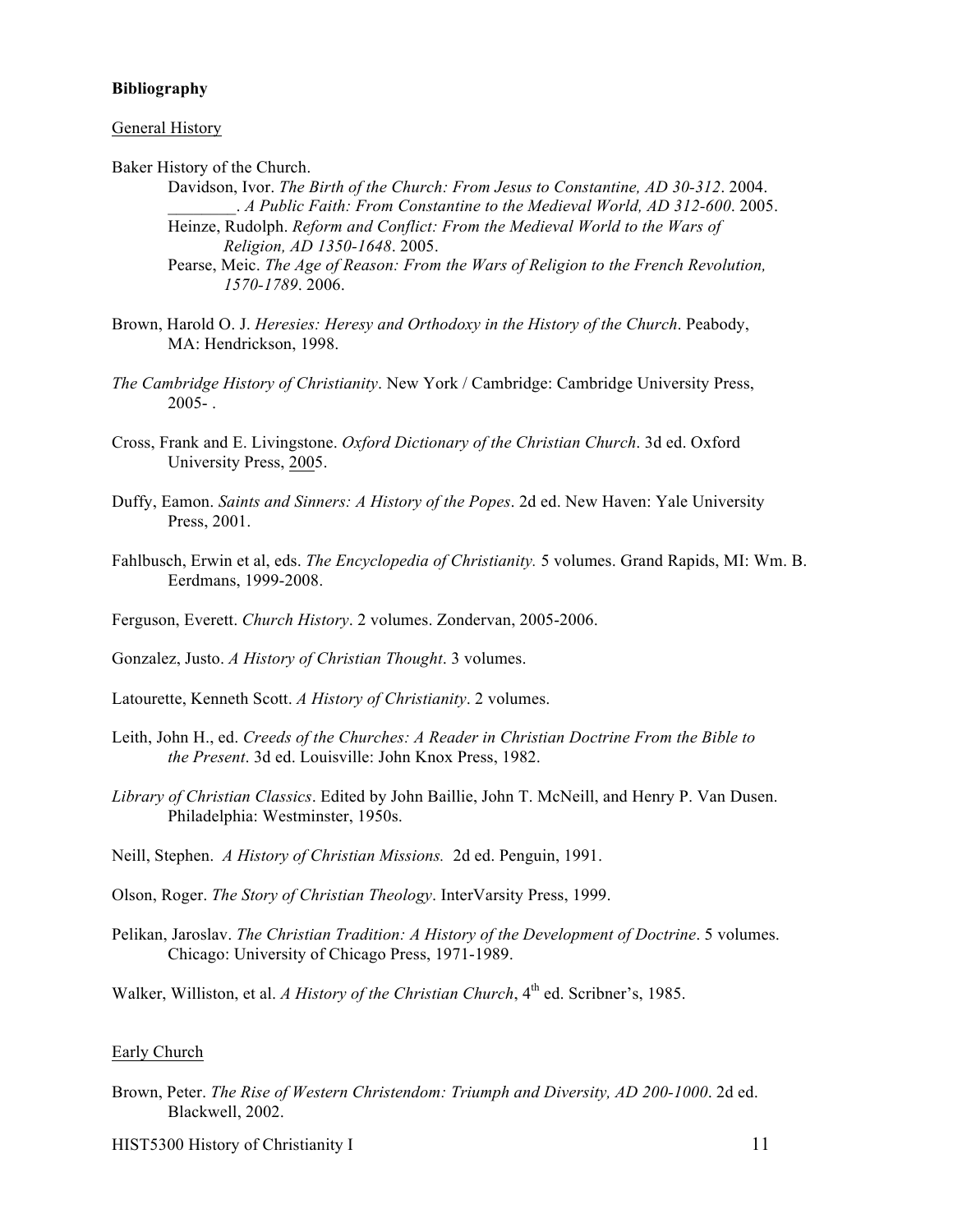Chadwick, Henry. *The Church in Ancient Society*. Oxford: Oxford University Press, 2002.

\_\_\_\_\_\_\_\_. *The Early Church*. Baltimore: Penguin Books, 1967.

- Di Berardino, Angelo, ed. *Encyclopedia of the Early Church*. 2 volumes. Oxford University Press, 1992.
- Drobner, Hubertus. *The Fathers of the Church*. Peabody, MA: Hendrickson, 2005.
- *Encyclopedia of Early Christianity*. Edited by Everett Ferguson, Michael P. McHugh, & Frederick W. Norris, eds. 2d ed. Garland, 1997.
- Eusebius. *Ecclesiastical History.* Hendrickson Publishers Edition. Translated by C. F. Cruse. Peabody, MA: Hendrickson Publishers, 1998.
- Frend, W. H. C. *The Rise of Christianity*. Philadelphia: Fortress Press, 1986.
- Holmes, Michael. *The Apostolic Fathers: Greek Texts and English Translations*. 3d ed. Grand Rapids: Baker Academic, 2007.
	- \_\_\_\_\_\_\_\_. *The Apostolic Fathers in English*. 3d ed. Grand Rapids: Baker Academic, 2006.
- Jefford, Clayton. *Reading the Apostolic Fathers*. Peabody, MA: Hendrickson, 1996.
- Kelly, Joseph Norman Davidson. *Early Christian Doctrines*. Revised ed. NY: HarperCollins, 1978. Reprint ed. Peabody, MA: Prince Press, 2004.
- McKechnie, Paul. *The First Christian Centuries*. InterVarsity Press, 2002.
- Wilken, Robert L. *The Spirit of Early Christian Thought: Seeking the Face of God*. New Haven: Yale University Press, 2003.

#### Medieval Christianity

- *Early Medieval Christianity, c. 600-c. 1100*. Edited by Thomas F.X. Noble & Julia M.H. Smith. Cambridge History of Christianity. New York: Cambridge University Press, 2008.
- Hussey, J. M. *The Orthodox Church in the Byzantine Empire*. Oxford: Oxford University Press, 1986.
- Morris, Colin. *The Papal Monarchy: The Western Church from 1050 to 1250*. Oxford History of the Christian Church. New York: Oxford University Press, 1991.
- Riley-Smith, Jonathan. *The Crusades: A History*. 2d ed. New Haven: Yale University Press, 2005.

\_\_\_\_\_\_\_\_. *The Oxford Illustrated History of the Crusades*. Oxford: Oxford University Press, 2002.

Southern, R. W. *Western Society and the Church in the Middle Ages*. Penguin, 1990.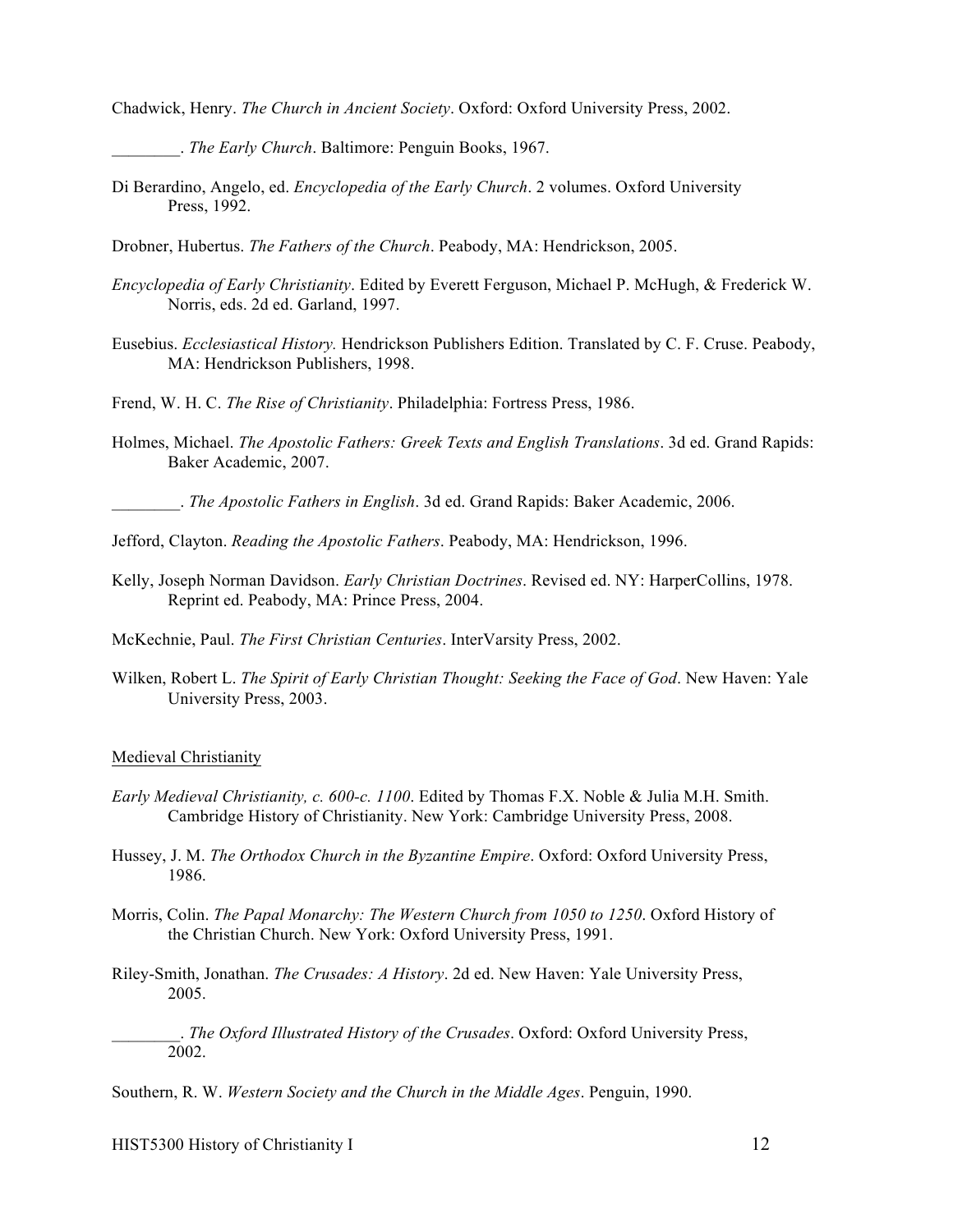*The Medieval Theologians*. Edited by G. R. Evans. Blackwell, 2004.

Ware, Timothy. *The Orthodox Church*. Rev. ed. Penguin, 1993.